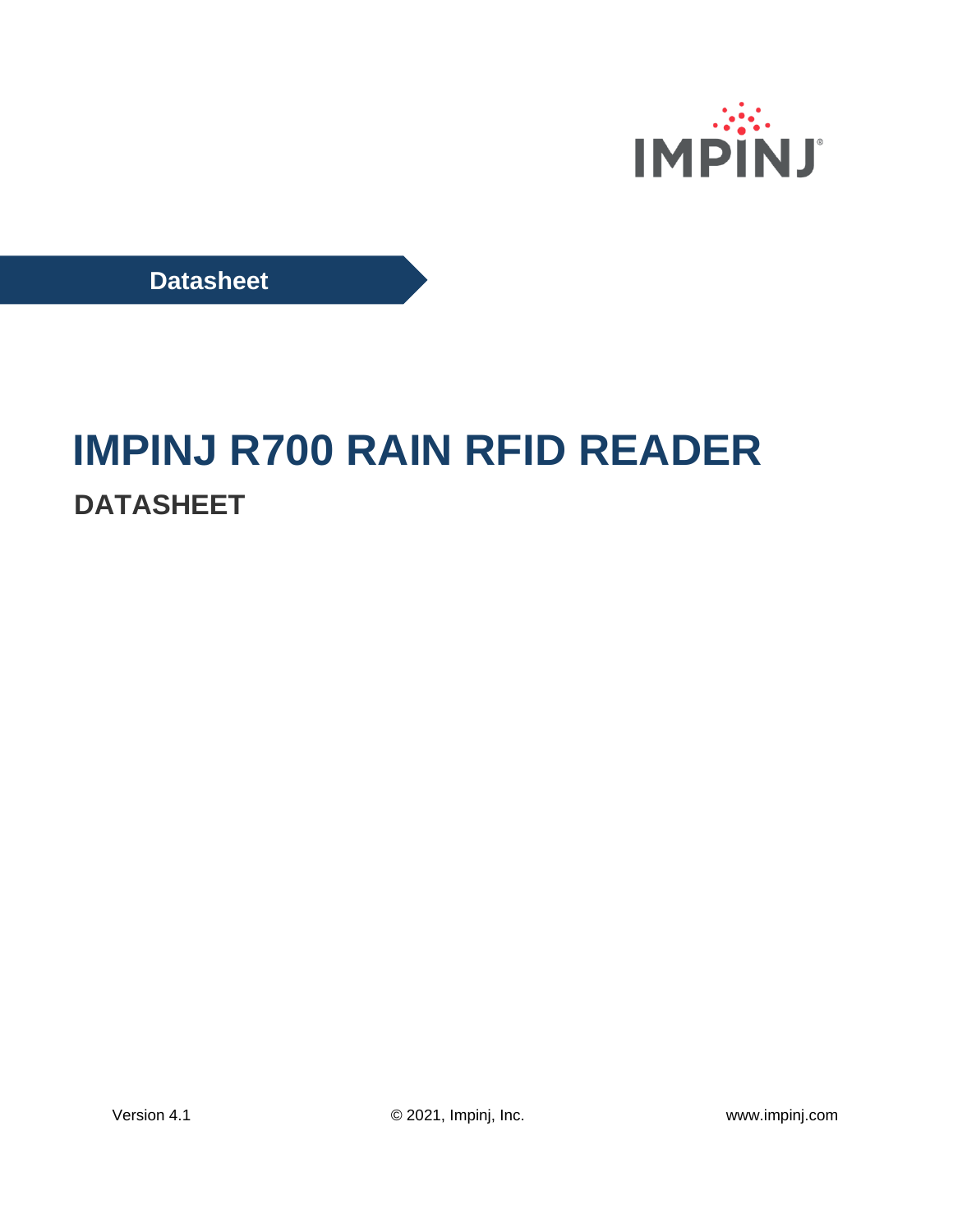

# **OVERVIEW**

The Impinj R700 reader is designed to support enterprise RAIN deployments that need industry-leading performance, enterprise-grade reliability and security, and support for next-gen RAIN tags. IoT developers can easily build and deploy customized solutions with developer-friendly tools, increased processing power, and increased on-reader memory.

This document constitutes the electrical and mechanical specifications pertaining to the Impinj R700 RAIN RFID reader. It contains a functional overview, mechanical characteristics, and electrical specifications. For technical support, visit the Impinj Support Portal at [support.impinj.com.](https://support.impinj.com/)

| <b>Specification</b>          | <b>Description</b>                                                                                                                                 |  |
|-------------------------------|----------------------------------------------------------------------------------------------------------------------------------------------------|--|
| <b>Physical Dimensions</b>    | With mounting brackets 8.4 in. long x 7.4 in. wide x 1.2 in. deep<br>(21.5 cm x 18.7 cm x 3.0 cm)                                                  |  |
|                               | Without brackets: 8.4 in. width x 5.9 in. depth x 1.2 in. height inch<br>$(21.4 \times 14.9 \times 3.0 \text{ cm})$                                |  |
| <b>Power Supply</b>           | PoE (802.3af), PoE+ (802.3at) with LLDP for power negotiation                                                                                      |  |
| <b>Air Interface Protocol</b> | EPCglobal UHF Gen2 v2 / ISO 18000-63 RFID                                                                                                          |  |
| <b>Antenna Ports</b>          | 4, Monostatic (RP-TNC)                                                                                                                             |  |
| <b>Frequency Range</b>        | IPJ-R700-241 ETSI Reader 865 - 868 MHz, 915 - 921 MHz<br>IPJ-R700-341 Global Reader: 902 - 928 MHz<br>IPJ-R700-441 Japan Reader 916.7 to 920.9 MHz |  |
| <b>Transmit Power</b>         | PoE+: 33 dBm max<br>PoE: 30 dBm max                                                                                                                |  |
| <b>Receive Sensitivity</b>    | -92 dBm max                                                                                                                                        |  |
| <b>Processor</b>              | Dual-Core 1 GHz ARM processor                                                                                                                      |  |
| <b>Memory</b>                 | 1 GB Flash, 1 GB RAM                                                                                                                               |  |
| <b>Network Connectivity</b>   | 10/100/1000 BASE-T Ethernet                                                                                                                        |  |
| <b>Device Connectivity</b>    | 3 USB Type-A, 1 micro USB                                                                                                                          |  |
| <b>General Purpose I/O</b>    | 3 out, 2 in                                                                                                                                        |  |

#### **Table 1: Impinj R700 Key Specifications**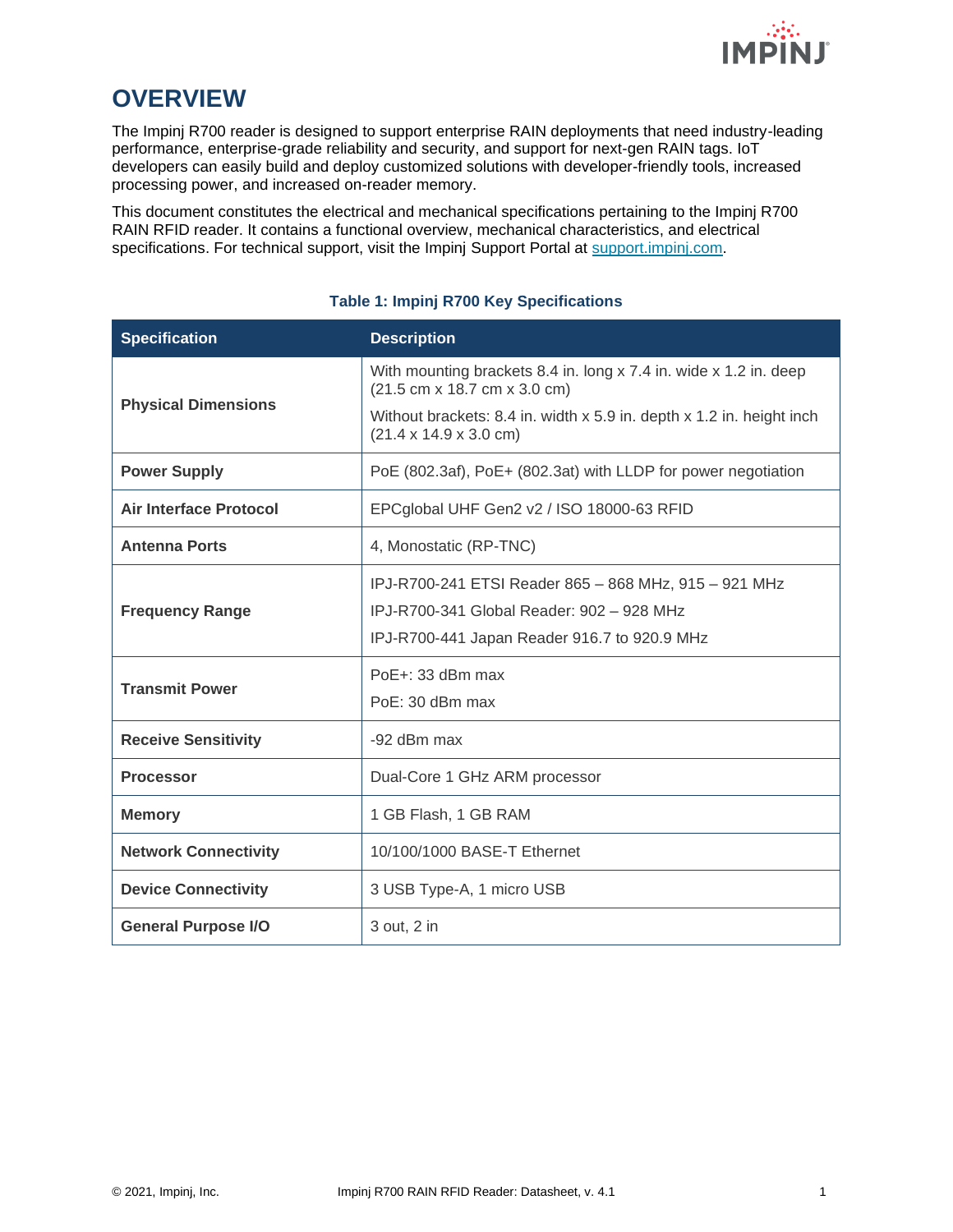

#### **Figure 1: Impinj R700 Top View**

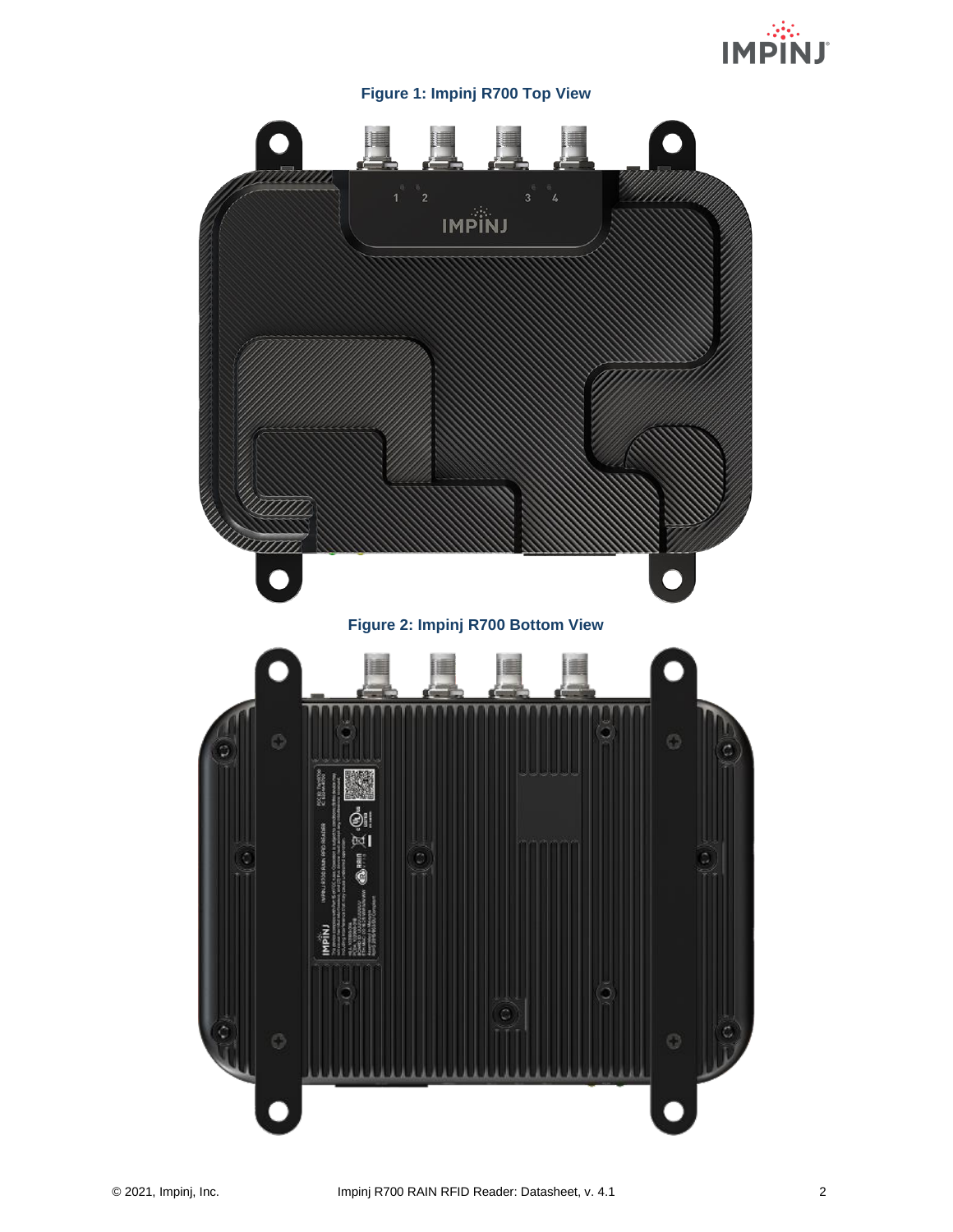

#### **Figure 3: Impinj R700 Front View**



**Figure 4: Impinj R700 Back View**



**Figure 5: Impinj R700 Left View**



**Figure 6: Impinj R700 Right View**

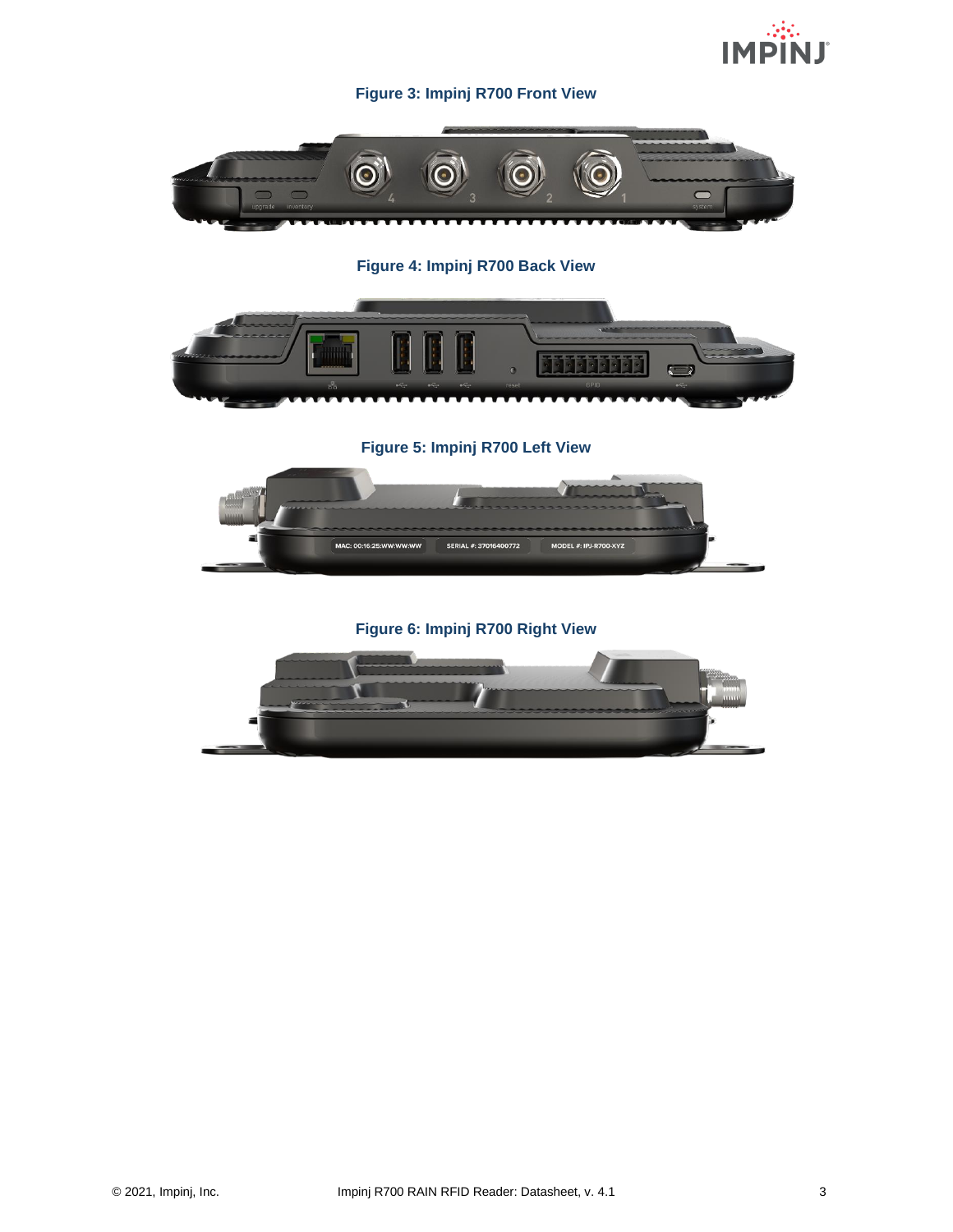

# **TABLE OF CONTENTS**

| 1<br>$\overline{2}$ |  |
|---------------------|--|
|                     |  |
|                     |  |
|                     |  |
|                     |  |
|                     |  |
|                     |  |
|                     |  |
|                     |  |
|                     |  |
|                     |  |
|                     |  |
|                     |  |
|                     |  |
|                     |  |
|                     |  |
| 3                   |  |
| 4                   |  |
| 5                   |  |
|                     |  |
|                     |  |
|                     |  |
| 6                   |  |
| 7                   |  |
| 8                   |  |
|                     |  |
|                     |  |
|                     |  |
|                     |  |
| 9                   |  |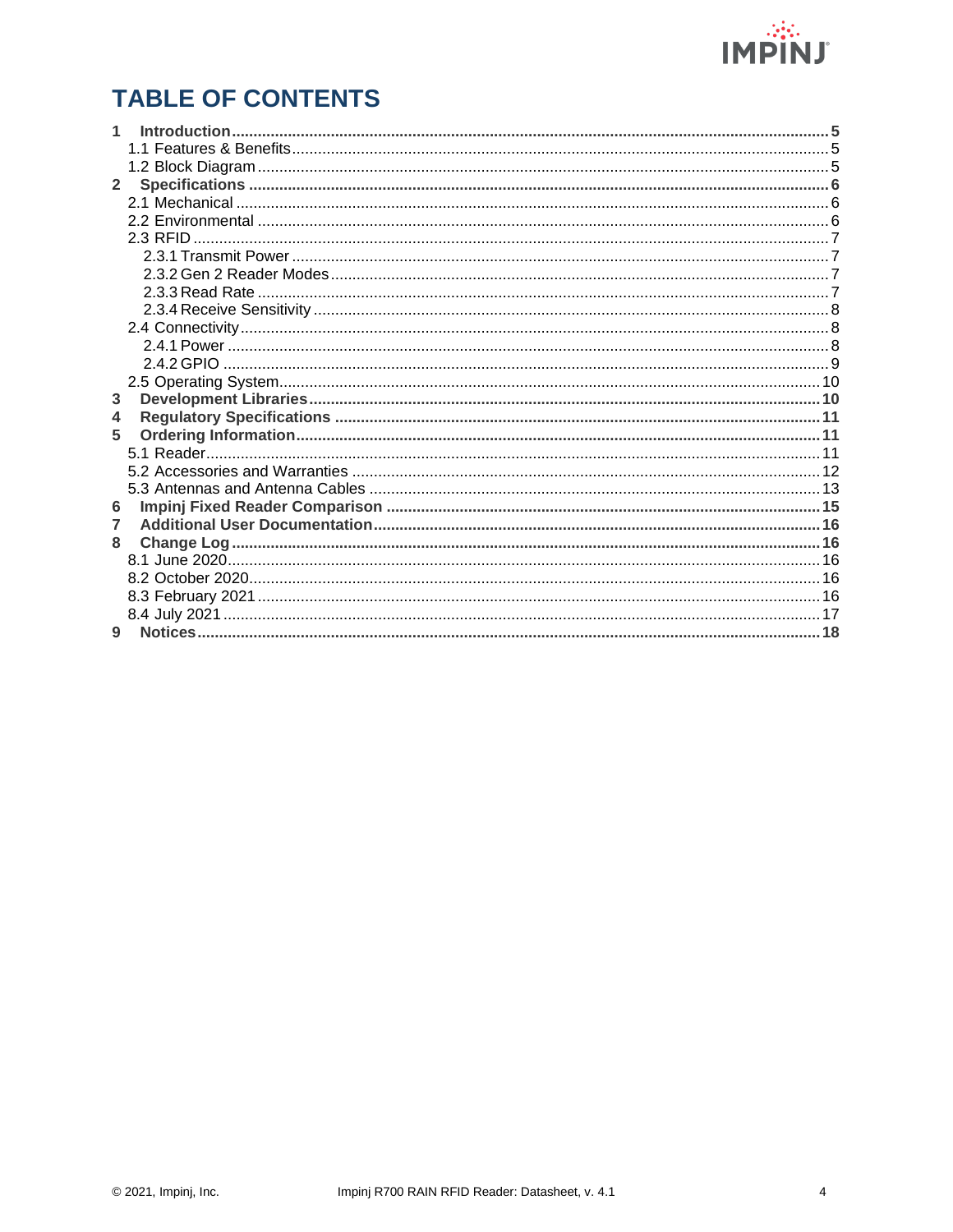

# <span id="page-5-0"></span>**1 INTRODUCTION**

The Impinj R700 RAIN RFID reader is a four-port RFID reader compliant with the GS1 UHF Gen2v2 protocol which ISO/IEC standardizes as 18000-63. Impinj R700 is specifically designed to meet the increasing demands of next-generation IoT solutions and enterprise-grade RAIN deployments.

### <span id="page-5-1"></span>**1.1 Features & Benefits**

- **Industry-leading sensitivity:** Empowers reading tags farther and faster, and future proofing of IoT solutions
- **Powerful edge processing:** Enables intelligent on-reader RAIN RFID tag-processing algorithms
- **Secure, upgradable Linux OS:** Delivers enterprise-grade security and reliability, and the flexibility to customize with on-reader applications
- **Simple IoT device interface:** Easily connects IoT applications to configure and control devices, and to consume RAIN data with native support for MQTT
- **Optimized design for inventory:** Increases read rate and improves read zone control at lower transmit power
- **Rich peripheral and accessory support:** Provides versatility with support for USB flash drives, Wi-Fi adapters, and up to 32 antennas via optional antenna hub

### <span id="page-5-2"></span>**1.2 Block Diagram**



#### **Figure 7: Impinj R700 Block Diagram**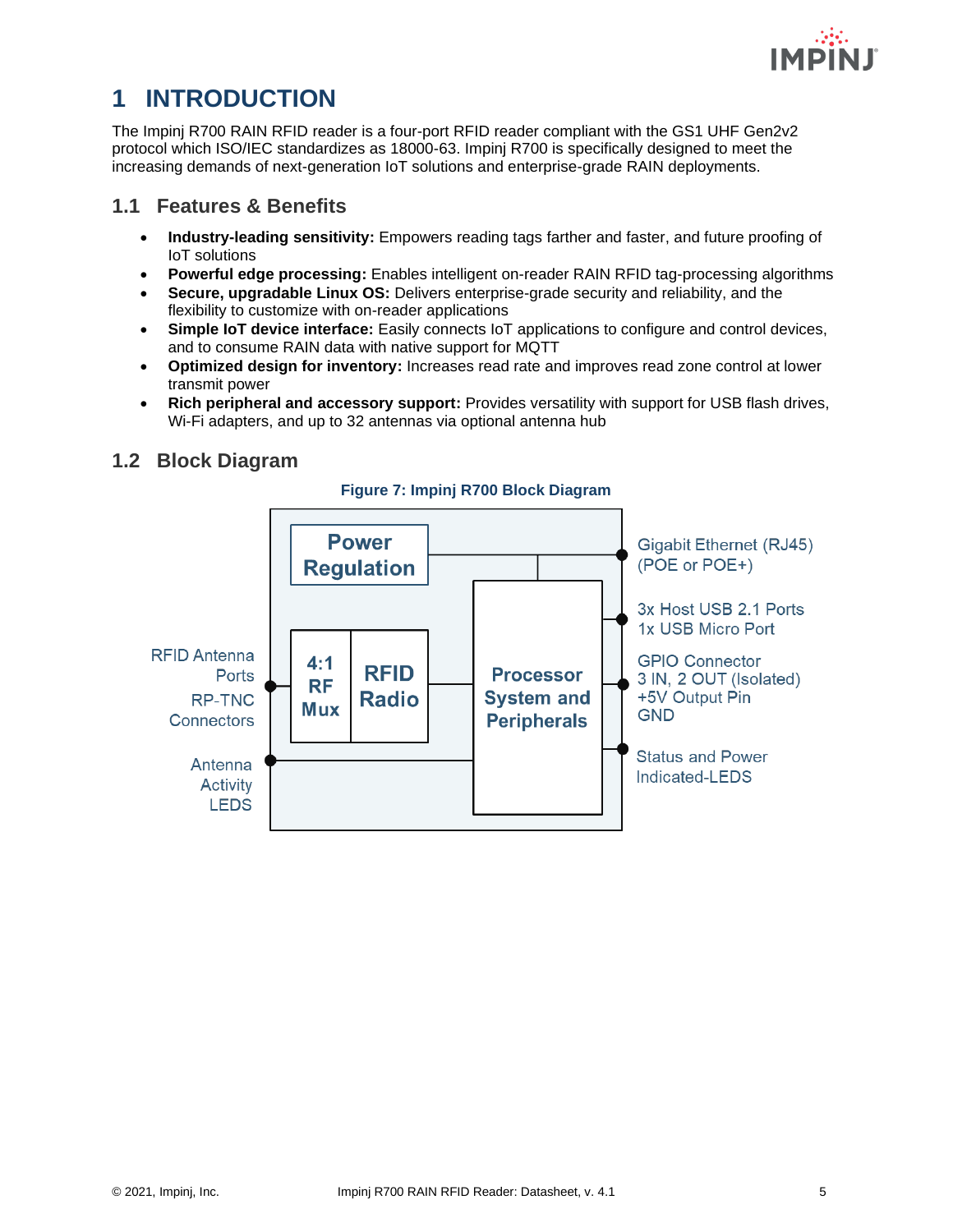

# <span id="page-6-0"></span>**2 SPECIFICATIONS**

### <span id="page-6-1"></span>**2.1 Mechanical**

|  |  |  |  | <b>Table 2: Impinj R700 Mechanical Specifications</b> |
|--|--|--|--|-------------------------------------------------------|
|--|--|--|--|-------------------------------------------------------|

| <b>Specification</b>        | <b>Description</b>                                                                                                                                                                                           |  |
|-----------------------------|--------------------------------------------------------------------------------------------------------------------------------------------------------------------------------------------------------------|--|
| <b>Physical Dimensions</b>  | With mounting brackets 8.4 in. long x 7.4 in. wide x 1.2 in. deep (21.5 cm x<br>18.7 cm x 3.0 cm)<br>Without brackets: 8.4 in. width $x$ 5.9 in. depth $x$ 1.2 in. height inch (21.4 $x$ )<br>14.9 x 3.0 cm) |  |
| <b>Mounting</b>             | VESA 100 $\times$ 100 mm on bottom of the enclosure<br>Two removable brackets compatible with Impinj Speedway mounting system                                                                                |  |
| Weight                      | 2.12 lb., 0.96 kg                                                                                                                                                                                            |  |
| <b>Housing Material</b>     | Die-cast Aluminum                                                                                                                                                                                            |  |
| <b>Factory Reset Button</b> | Restores reader to known factory state                                                                                                                                                                       |  |
| <b>LED Indicators</b>       | System status, inventory, firmware upgrade, antenna activity, network activity                                                                                                                               |  |

### <span id="page-6-2"></span>**2.2 Environmental**

#### **Table 3: Impinj R700 Environmental Specifications**

| <b>Specification</b>         | <b>Description</b>                                                       |
|------------------------------|--------------------------------------------------------------------------|
| <b>Operating Temperature</b> | $-4^{\circ}$ F to 122 $^{\circ}$ F ( $-20^{\circ}$ C to 50 $^{\circ}$ C) |
| <b>Storage Temperature</b>   | $-4^{\circ}$ F to 158 $^{\circ}$ F (-20 $^{\circ}$ C to 70 $^{\circ}$ C) |
| <b>Humidity</b>              | 5% - 95% non-condensing                                                  |
| <b>Sealing</b>               | Ingress Protection (IP) 50 rating                                        |
| <b>Shock and Vibration</b>   | United States Military Standard MIL-STD-810G                             |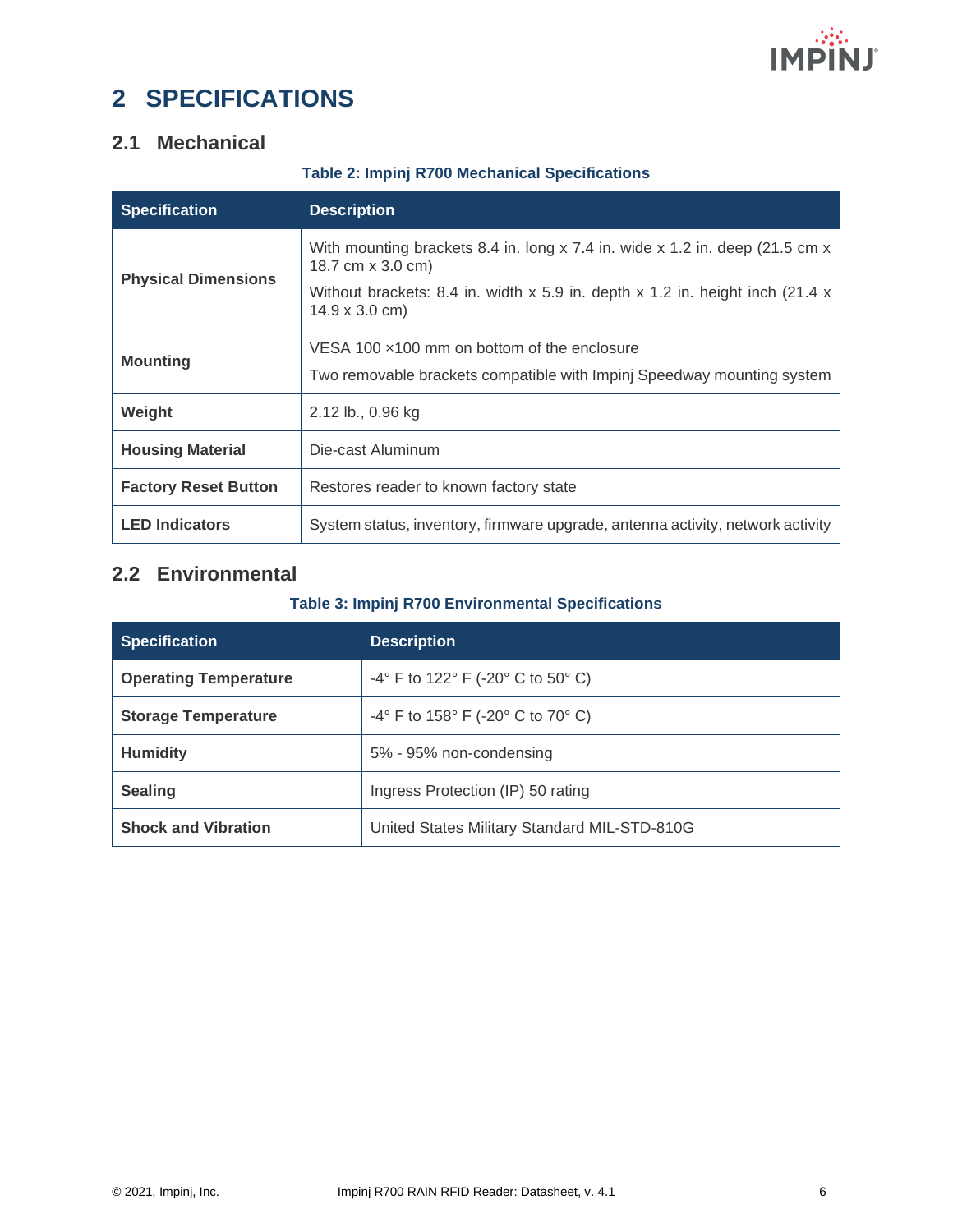

### <span id="page-7-0"></span>**2.3 RFID**

#### **Table 4: Impinj R700 RFID Specifications**

| <b>Specification</b>             | <b>Description</b>                                                                                                                                 |
|----------------------------------|----------------------------------------------------------------------------------------------------------------------------------------------------|
| <b>Air Protocol</b>              | EPCglobal UHF Class 1 Gen 2 / ISO 18000-63 RFID                                                                                                    |
| <b>Transmit Power</b>            | 10 - 30 dBm (PoE All Models, Japan)<br>10 - 31.5 dBm (PoE+, ETSI Lower Band)<br>10 - 33 dBm (PoE+, FCC / ETSI Upper Band)                          |
| <b>Transmit Power Resolution</b> | $0.25$ dB                                                                                                                                          |
| <b>Transmit Power Accuracy</b>   | $+/-$ 0.5 dB                                                                                                                                       |
| <b>Frequency Range</b>           | IPJ-R700-341 Global Reader: 902 - 928 MHz<br>IPJ-R700-241 ETSI Reader 865 - 868 MHz, 915 - 921 MHz<br>IPJ-R700-441 Japan Reader 916.7 to 920.9 MHz |
| <b>Return Loss</b>               | 10 dB min                                                                                                                                          |
| <b>Read Rate</b>                 | Up to 1100 reads per second                                                                                                                        |
| Antenna Impedance                | 50 ohms                                                                                                                                            |
| <b>Max Receive Sensitivity</b>   | -92 dBm at 10-3-bit error rate, Dense Reader M8 reader mode                                                                                        |
| <b>Gen 2 Reader Modes</b>        | Static and Dynamic RF Modes various per region                                                                                                     |

### <span id="page-7-1"></span>**2.3.1 Transmit Power**

The user configures Impinj R700 transmit power, the conducted power available at the RF port on the reader. For all Impinj R700 reader models, the reader will limit the maximum transmit power to 30 dBm while configured to use PoE power. When configured to use PoE+ power, the reader may allow for a higher maximum transmit if the region allows for it. The Impinj R700 will only present valid output powers for the region it is configured to operate in. For additional information on how to properly set transmit power to comply with regulatory rules, refer to the Impinj R700 Installation and Operations Guide. For additional information on the differences between PoE and PoE+ power refer to section 2.4.1 of this datasheet.

### <span id="page-7-2"></span>**2.3.2 Gen 2 Reader Modes**

The Impinj R700 includes support for two types of reader modes: static and dynamic. The number of modes varies per region and comply with regulatory agencies. For additional detail on Reader Modes visit the Impinj Support Portal.

### <span id="page-7-3"></span>**2.3.3 Read Rate**

The Impinj R700 read rate varies depending on the reader configuration and number of tags in the field of view. The maximum read rate can only be achieved while using reader mode 0 in an FCC-like region.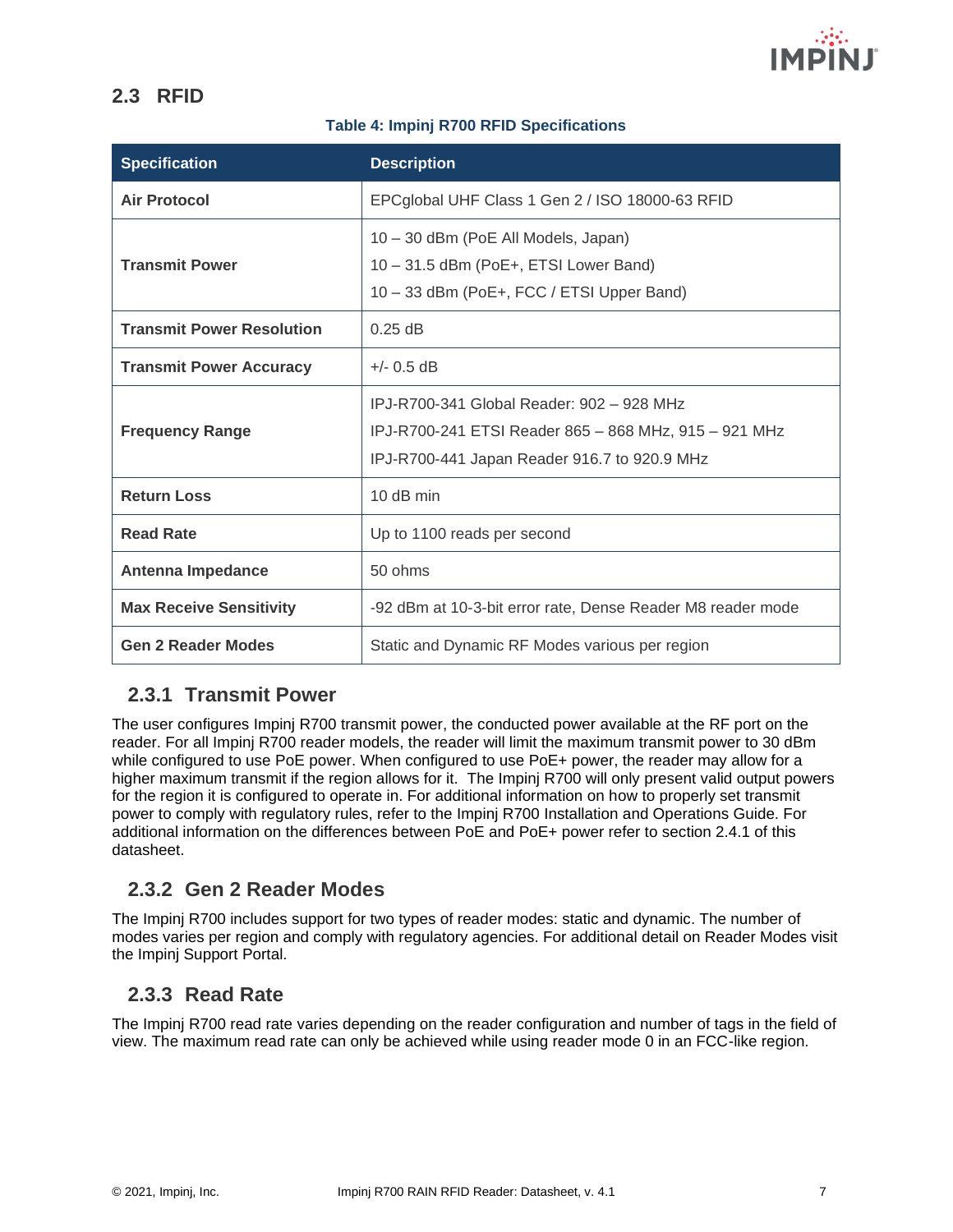

### <span id="page-8-0"></span>**2.3.4 Receive Sensitivity**

The receive sensitivity of the Impinj R700 varies depending on the RF mode chosen to perform Inventory. Applications that require the lowest (i.e. best) receive sensitivity should choose Dense Reader M8 mode. To learn more about reader modes and receive sensitivity, visit the Impinj Support Portal.

### <span id="page-8-1"></span>**2.4 Connectivity**

| <b>Table 5: Impinj R700 Connectivity Specifications</b> |  |  |
|---------------------------------------------------------|--|--|
|---------------------------------------------------------|--|--|

| <b>Specification</b>              | <b>Description</b>                                            |
|-----------------------------------|---------------------------------------------------------------|
| <b>Network</b>                    | 10/100/1000 Base-T Ethernet (RJ45)                            |
| <b>Antenna Ports</b>              | 4 monostatic ports (RP-TNC)                                   |
| <b>USB</b>                        | 3 Type A host, 1 micro device                                 |
| <b>Power</b>                      | PoE (802.3af), PoE+ (802.3at) with LLDP for power negotiation |
| <b>General Purpose I/0</b>        | 3 out, 2 in optically isolated                                |
| <b>General Purpose I/O Header</b> | Phoenix Contact 9 pin 3.81 mm pitch                           |

#### <span id="page-8-2"></span>**2.4.1 Power**

The Impinj R700 is powered exclusively through Power over Ethernet (PoE) or PoE+ via the ethernet port. For applications where the reader is not connected to a PoE capable switch, users can apply a midspan injector to add inline power to a network connection via a power supply. By default, the Impinj R700 will attempt to negotiate power using Link Layer Discovery Protocol (LLDP). If the negotiate fails, the Impinj R700 will default to using PoE power.

Impinj recommends PoE+ power when using the Impinj R700 to source power to external USB devices or through the general-purpose outputs.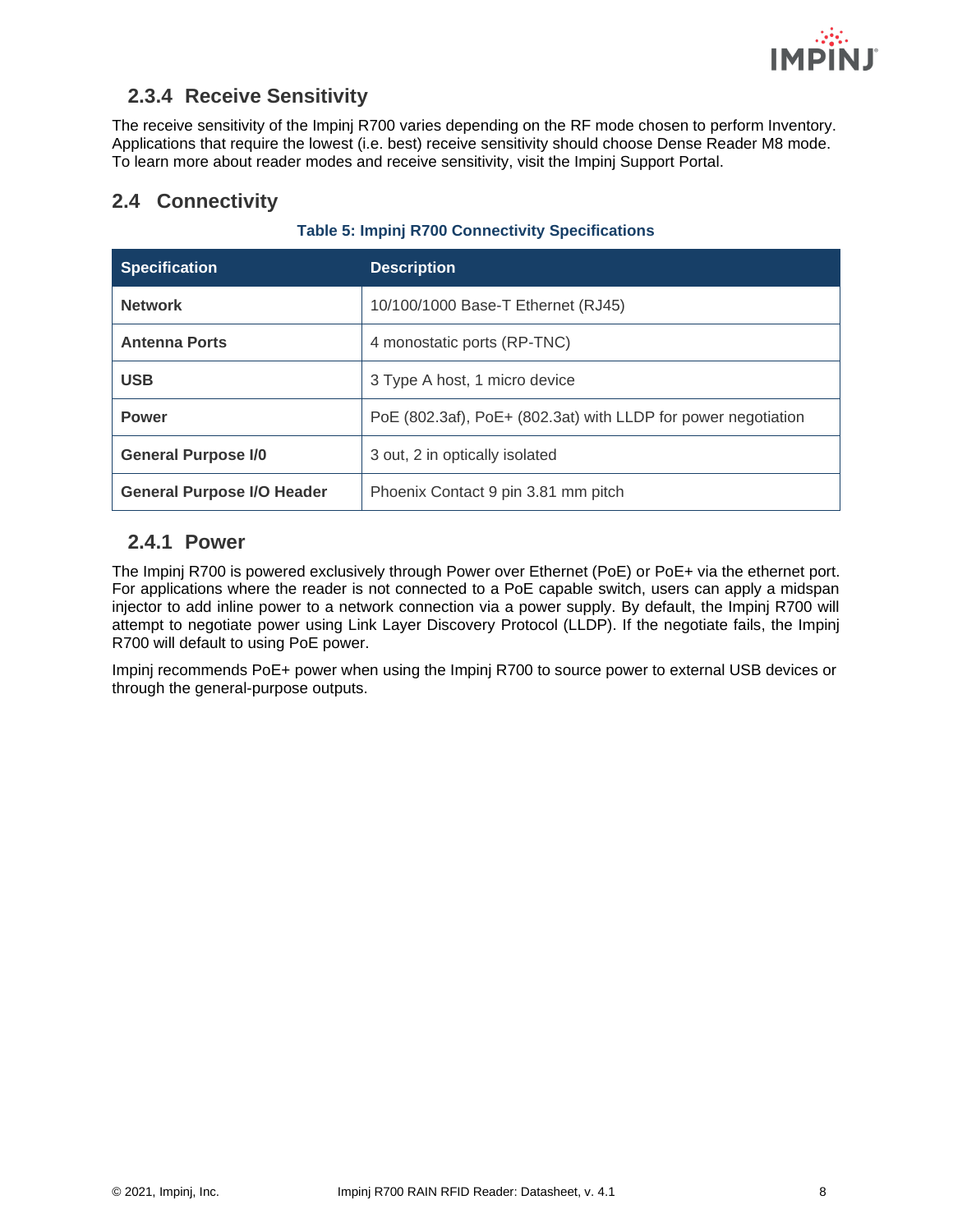

### <span id="page-9-0"></span>**2.4.2 GPIO**

The Impinj R700 utilizes a Phoenix Contact 9 position 3.81 mm pitch header to expose the GPIO signals. To connect external signals, a matching terminal block must be installed. Pin 1 is located nearest the push-pin factory reset button.

| Pin                     | <b>Assignment</b>        |
|-------------------------|--------------------------|
| 1                       | +5V (500 mA max current) |
| $\overline{2}$          | Chassis GND              |
| $\overline{\mathbf{3}}$ | IN <sub>0</sub>          |
| 4                       | IN <sub>1</sub>          |
| 5                       | OUT 0                    |
| $6\phantom{1}$          | OUT <sub>1</sub>         |
| $\overline{7}$          | OUT <sub>2</sub>         |
| 8                       | <b>V MINUS</b>           |
| $\boldsymbol{9}$        | <b>V PLUS</b>            |

#### **Table 6: Impinj R700 GPIO Pin Assignments**

#### **Figure 8: Impinj R700 GPIO Pin Locations**



#### **Table 7: Impinj R700 GPIO Electrical Specifications**

| <b>Specification</b>    | <b>Description</b>                 |  |
|-------------------------|------------------------------------|--|
| <b>V PLUS</b>           | 5 - 30 V (reference to V MINUS)    |  |
| <b>Input Logic 0</b>    | $0 - 0.8 V$                        |  |
| <b>Input Logic 1</b>    | $3 - 30 V$                         |  |
| <b>Output Logic 0</b>   | $0 - 0.5$ V (reference to V MINUS) |  |
| <b>Output Logic 1</b>   | V PLUS $-0.5$ V                    |  |
| <b>GPO Current Draw</b> | 1.5 A Source or Sink               |  |
| <b>Isolation</b>        | Optical                            |  |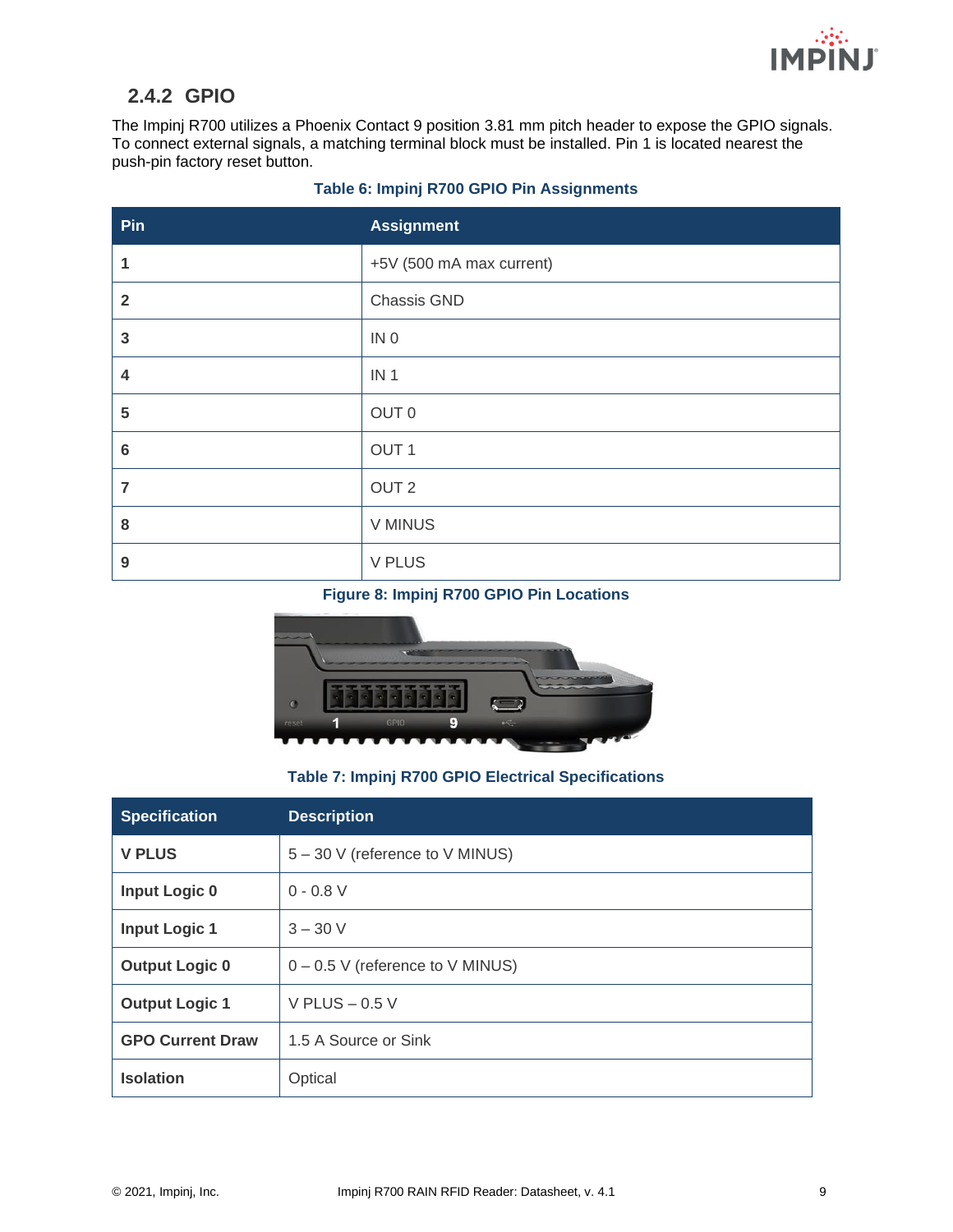

### <span id="page-10-0"></span>**2.5 Operating System**

#### **Table 8: Impinj R700 Operating System Specifications**

| <b>Specification</b>      | <b>Description</b>                      |
|---------------------------|-----------------------------------------|
| <b>Processor</b>          | Dual-Core 1 GHz Cortex A7               |
| <b>Memory</b>             | 1 GB Flash, 1 GB RAM                    |
| <b>Operating System</b>   | Linux, 5.4 kernel                       |
| <b>Firmware</b>           | Impinj R700 Firmware                    |
| <b>Firmware Upgrade</b>   | Web-based and remote capable            |
| <b>Network Stack</b>      | IPv4, IPv6                              |
| <b>Network Services</b>   | SSH, HTTP, HTTPS, NTP, DHCP, SFTP, mDNS |
| <b>Network Security</b>   | 802.1x port security                    |
| <b>Network Management</b> | Event logs with syslog forwarding       |

# <span id="page-10-1"></span>**3 DEVELOPMENT LIBRARIES**

#### **Table 9: Impinj R700 Supported Development Libraries**

| <b>Specification</b>                 | <b>Description</b>                                                                                |
|--------------------------------------|---------------------------------------------------------------------------------------------------|
| <b>Reader configuration REST API</b> | OpenAPI compatible RESTful configuration API with support for<br>over 80 languages.               |
| <b>Impinj Octane SDK</b>             | Host-based applications (.NET, Java)                                                              |
| Impinj Octane LLRP toolkit           | Host-based applications (.NET, Java, C, C++) compatible with<br>LLRP 1.0.1 with Impinj Extensions |
| Impinj R700 embedded toolkit         | Compiler (C, C++) and precompiled Octane LLRP libraries to<br>develop on-reader applications      |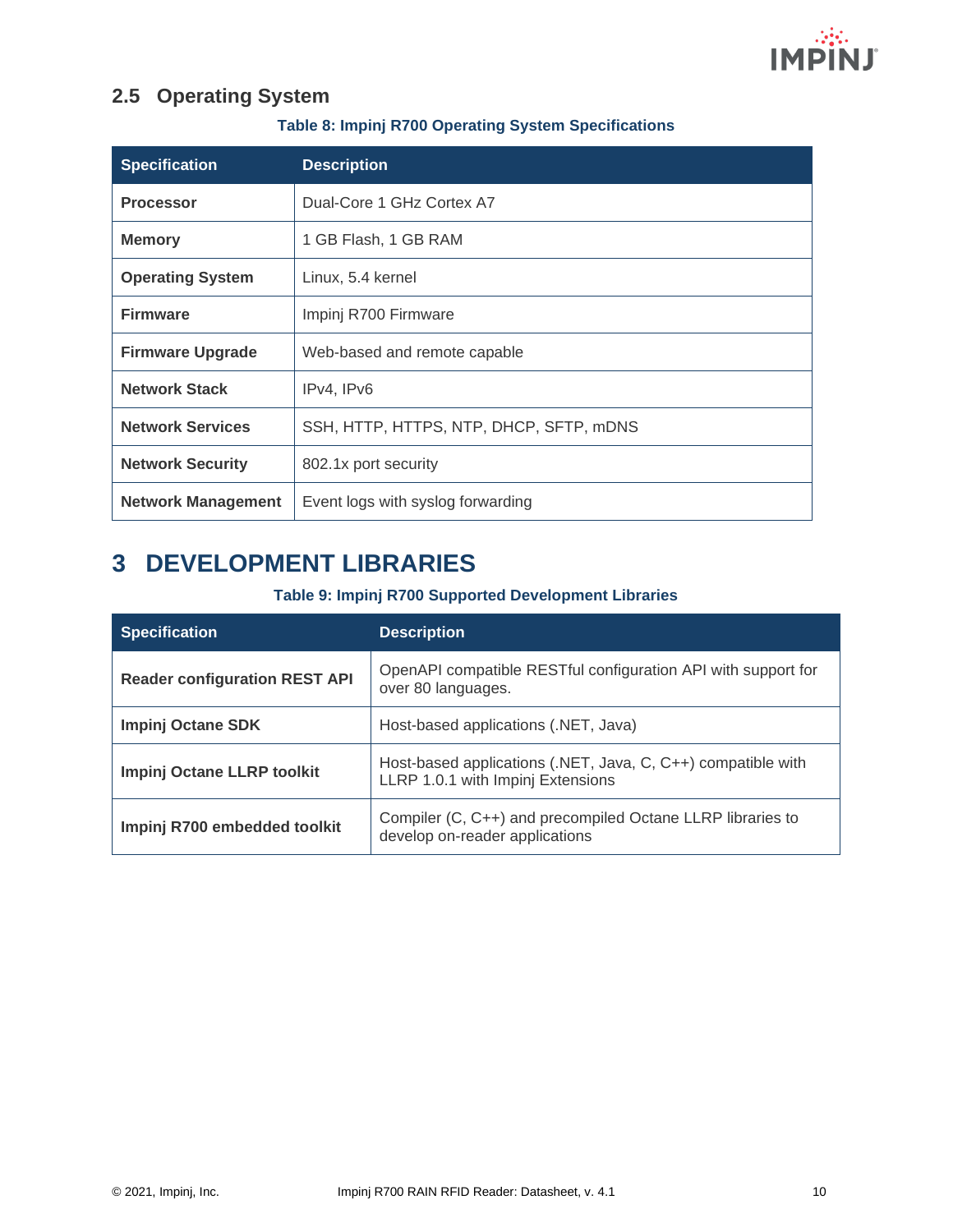

# <span id="page-11-0"></span>**4 REGULATORY SPECIFICATIONS**

#### **Table 10: Impinj R700 Regulatory Specifications**

| <b>Specification</b>        | <b>Description</b>                                                             |  |
|-----------------------------|--------------------------------------------------------------------------------|--|
|                             | <b>USA and Canada</b>                                                          |  |
|                             | Federal Communications Commission (FCC) Part 15.247 and<br>$\bullet$<br>15.249 |  |
|                             | Professional Installation required under FCC rules<br>$\bullet$                |  |
|                             | EU                                                                             |  |
| <b>RF</b>                   | EN 302 208 v3.3.1<br>$\bullet$                                                 |  |
|                             | EN 301 489-3 v2.2.1<br>$\bullet$                                               |  |
|                             | EN 300 489-1 v2.2.0<br>$\bullet$                                               |  |
|                             | Japan                                                                          |  |
|                             | ARIB STD-T106<br>$\bullet$                                                     |  |
|                             | <b>USA and Canada</b>                                                          |  |
| <b>Safety</b>               | <b>UL</b> listed                                                               |  |
|                             | EU                                                                             |  |
|                             | CE mark<br>$\bullet$                                                           |  |
| <b>Hazardous Substances</b> | RoHS3 2015/863 compliant                                                       |  |

The latest regional certifications are available on the *Impinj Support Portal*.

# <span id="page-11-1"></span>**5 ORDERING INFORMATION**

### <span id="page-11-2"></span>**5.1 Reader**

#### **Table 11: Impinj R700 Part Number Information**

| <b>Specification</b> | <b>Description</b>                          |
|----------------------|---------------------------------------------|
| <b>IPJ-R700-241</b>  | Impinj R700 RAIN RFID reader, 4-Port, ETSI  |
| <b>IPJ-R700-341</b>  | Impinj R700 RAIN RFID reader, 4-Port, FGX   |
| <b>IPJ-R700-441</b>  | Impinj R700 RAIN RFID reader, 4-Port, Japan |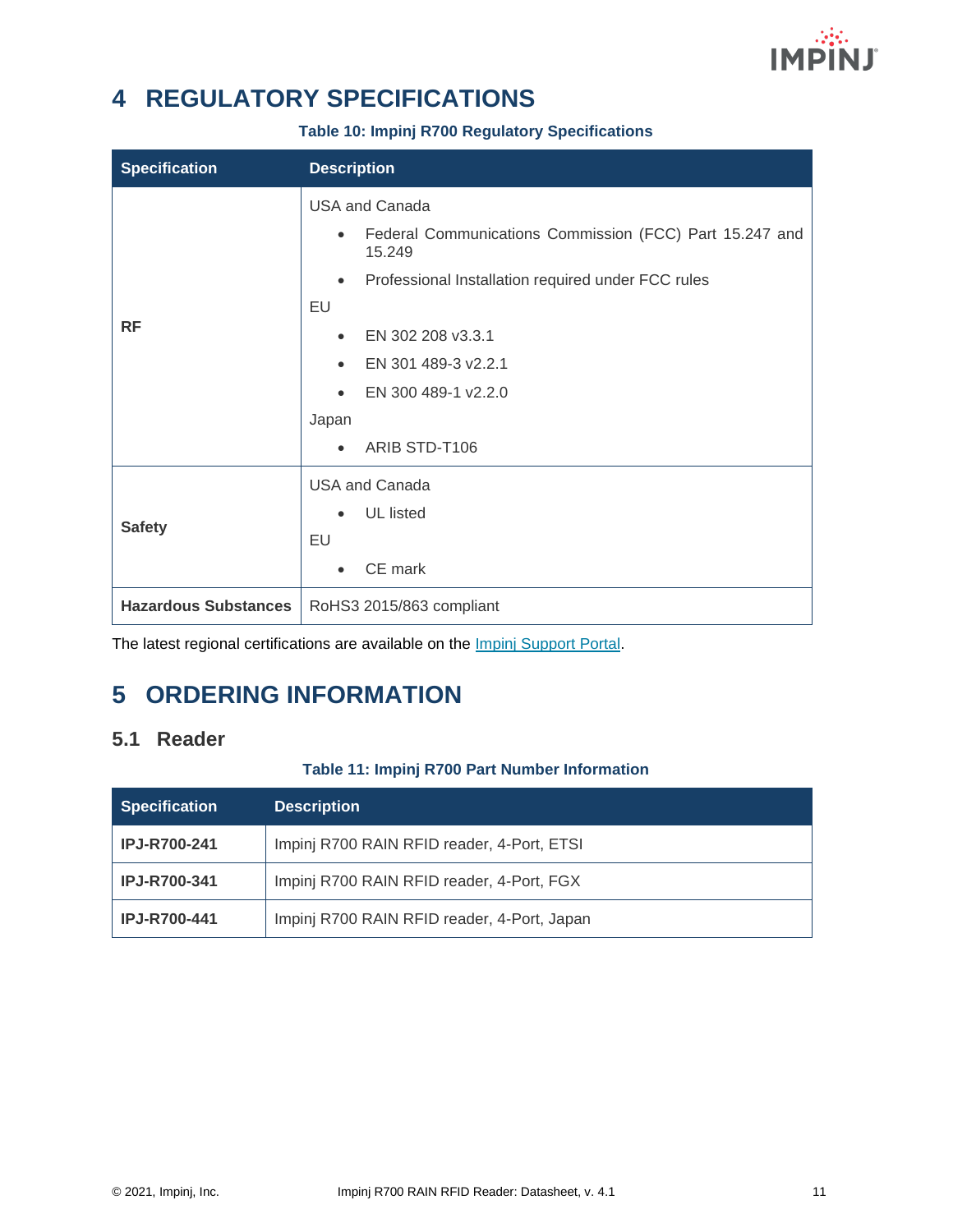

### <span id="page-12-0"></span>**5.2 Accessories and Warranties**

#### **Table 12: Impinj R700 Hardware Accessories and Services**

| <b>Part Number</b>              | <b>Name</b>                          | <b>Description</b>                                                                                                                                                                                                                                                                               |  |  |
|---------------------------------|--------------------------------------|--------------------------------------------------------------------------------------------------------------------------------------------------------------------------------------------------------------------------------------------------------------------------------------------------|--|--|
| <b>IPJ-A6010</b>                | Impinj R700 antenna<br>hub           | The Impinj R700 antenna hub expands the number of antennas<br>that can connect to an Impinj R700 reader by allowing eight<br>antennas to connect to one antenna port for a total of 32<br>antennas per reader.                                                                                   |  |  |
| <b>IPJ-A5100-</b><br>000        | Impinj R700 water-<br>resistant case | IP54 water resistant case                                                                                                                                                                                                                                                                        |  |  |
| <b>IPJ-A2010</b>                | PoE+ Midspan<br>Injector             | PoE+ midspan power injector (without AC power cord)                                                                                                                                                                                                                                              |  |  |
| <b>IPJ-A2041-</b><br><b>XXX</b> | AC Power Cord for<br>PoE+ injector   | <b>ARG</b><br><b>RSA</b><br>South Africa<br>Argentina<br><b>AUS</b><br>Australia, New Zealand<br>UK1<br>UK, Singapore<br><b>BRA</b><br><b>Brazil</b><br>Malaysia,<br><b>CHN</b><br>China<br>Hong Kong<br>EU1<br><b>USA</b><br><b>USA</b><br>Europe<br>India<br><b>IND</b><br><b>JPN</b><br>Japan |  |  |
| $IPJ-C205x$                     | Warranty extension                   | 1<br>1-year<br>2<br>2-year<br>3<br>3-year                                                                                                                                                                                                                                                        |  |  |
| <b>IPJ-C2001</b>                | <b>Firmware Updates</b>              | Firmware Updates (1-year)                                                                                                                                                                                                                                                                        |  |  |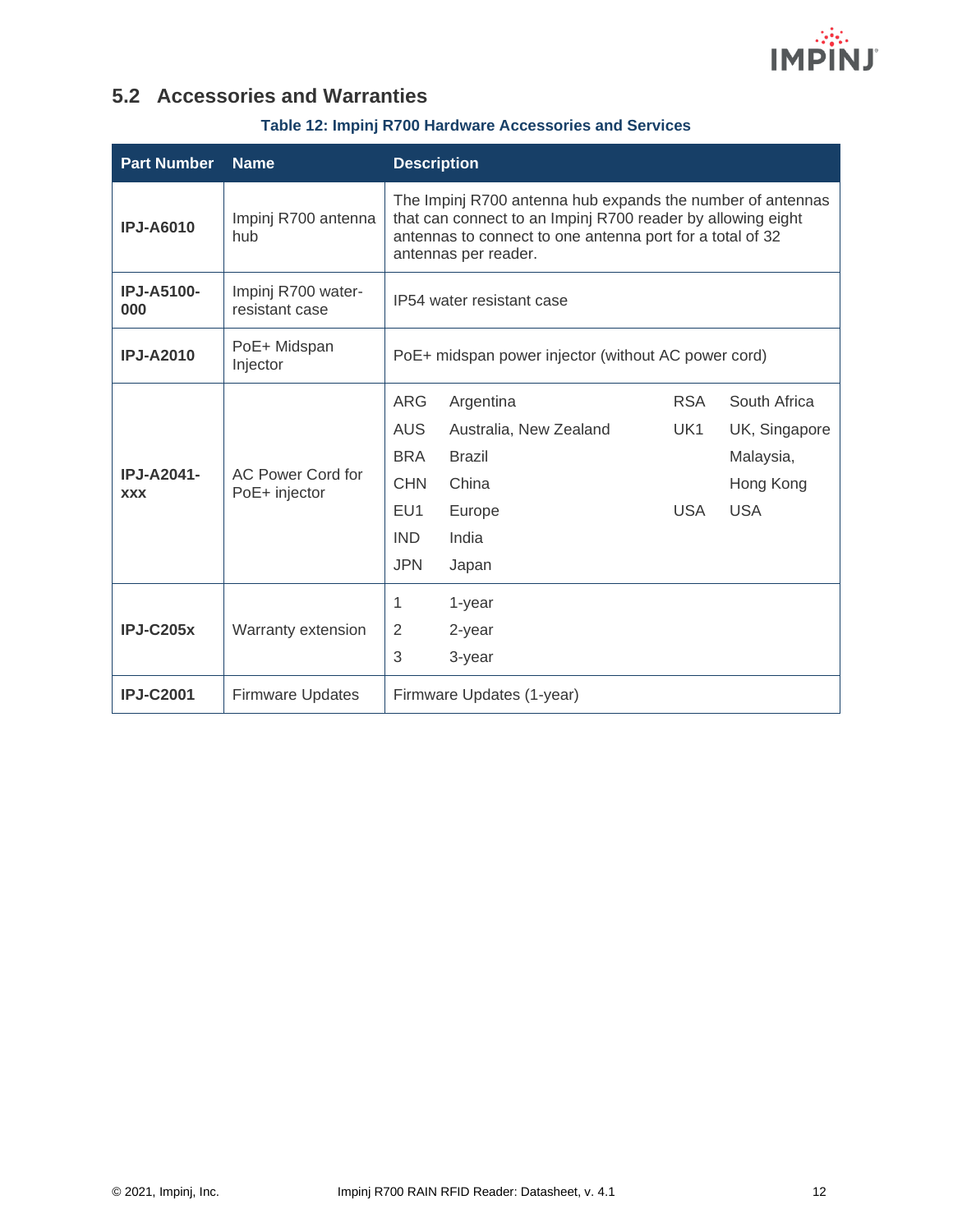

### <span id="page-13-0"></span>**5.3 Antennas and Antenna Cables**

### **Table 13: Antenna and Antenna Cable Ordering Information**

| <b>Part Number</b>   | <b>Part Name</b>                                                                 | <b>Description</b>                                                                                                                                                                                                                                                                                                                                                                     |
|----------------------|----------------------------------------------------------------------------------|----------------------------------------------------------------------------------------------------------------------------------------------------------------------------------------------------------------------------------------------------------------------------------------------------------------------------------------------------------------------------------------|
| IPJ-A0303-000        | Impinj Mini-Guardrail<br>antenna                                                 | Impinj Mini-Guardrail antennas are ideal for fixed<br>spaces that need exceptional control in a small zone.<br>The antenna is unobtrusive and optimal for monitoring<br>items within cabinets or other small enclosures.<br>Provides broadband support for optimal performance<br>globally.                                                                                            |
| <b>IPJ-A0311-xxx</b> | Impinj Threshold antenna<br>EU1<br><b>ETSI</b><br><b>FCC</b><br><b>USA</b>       | Impinj Threshold antennas identify items as they pass<br>over or under a threshold or boundary. The antenna's<br>high-capacity read range is designed to maximize<br>intensity in highly specific zones providing wide zone<br>coverage ideal for a road race course or other boundary<br>or threshold crossing. Provides optimized performance<br>in FCC- and ETSI-supported regions. |
| <b>IPJ-A0400-xxx</b> | <b>CSL Brickyard Antenna</b><br>EU1<br><b>ETSI</b><br><b>USA</b><br><b>FCC</b>   | Brickyard antennas by CSL are ideal for fixed spaces<br>that need exceptional control in a small zone. These<br>antennas are unobtrusive and are optimal for tracking<br>items on tables, point of sale terminals, or within<br>cabinets.                                                                                                                                              |
| <b>IPJ-A0402-xxx</b> | Impinj Guardwall Antenna<br>EU1<br><b>ETSI</b><br><b>USA</b><br><b>FCC</b>       | Deployed in pairs, Impinj Guardwall antennas provide a<br>tightly controlled read zone to monitor items, packages,<br>or cases moving on conveyor systems. Provides<br>optimized performance in FCC- and ETSI-supported<br>regions.                                                                                                                                                    |
| <b>IPJ-A0404-000</b> | Impinj Matchbox Antenna                                                          | The Impinj MatchBox antenna is ideal for tight-proximity<br>spaces that need exceptional control in a small zone.<br>The antenna is unobtrusive and can monitor items<br>within cabinets or other small enclosures. Provides bi-<br>directional, short-range coverage and broadband<br>support for optimal performance globally.                                                       |
| <b>IPJ-A1000-xxx</b> | Laird Far-Field LHP<br>antenna<br>EU1<br><b>ETSI</b><br><b>FCC</b><br><b>USA</b> | Far-Field antennas by Laird provide highly efficient<br>coverage with a weather-resistant design. These<br>antennas have maximum performance at distances over<br>5 feet and are ideal for situations where the tagged item<br>will be at different angles and heights.<br>Left hand circularly polarized (LHP) version.                                                               |
| <b>IPJ-A1001-xxx</b> | Laird Far-Field RHP<br>antenna<br>EU1<br><b>ETSI</b><br><b>USA</b><br><b>FCC</b> | Far-Field antennas by Laird provide highly efficient<br>coverage with a weather-resistant design. These<br>antennas have maximum performance at distances over<br>5 feet and are ideal for situations where the tagged item<br>will be at different angles and heights.<br>Right hand circularly polarized (RHP) version.                                                              |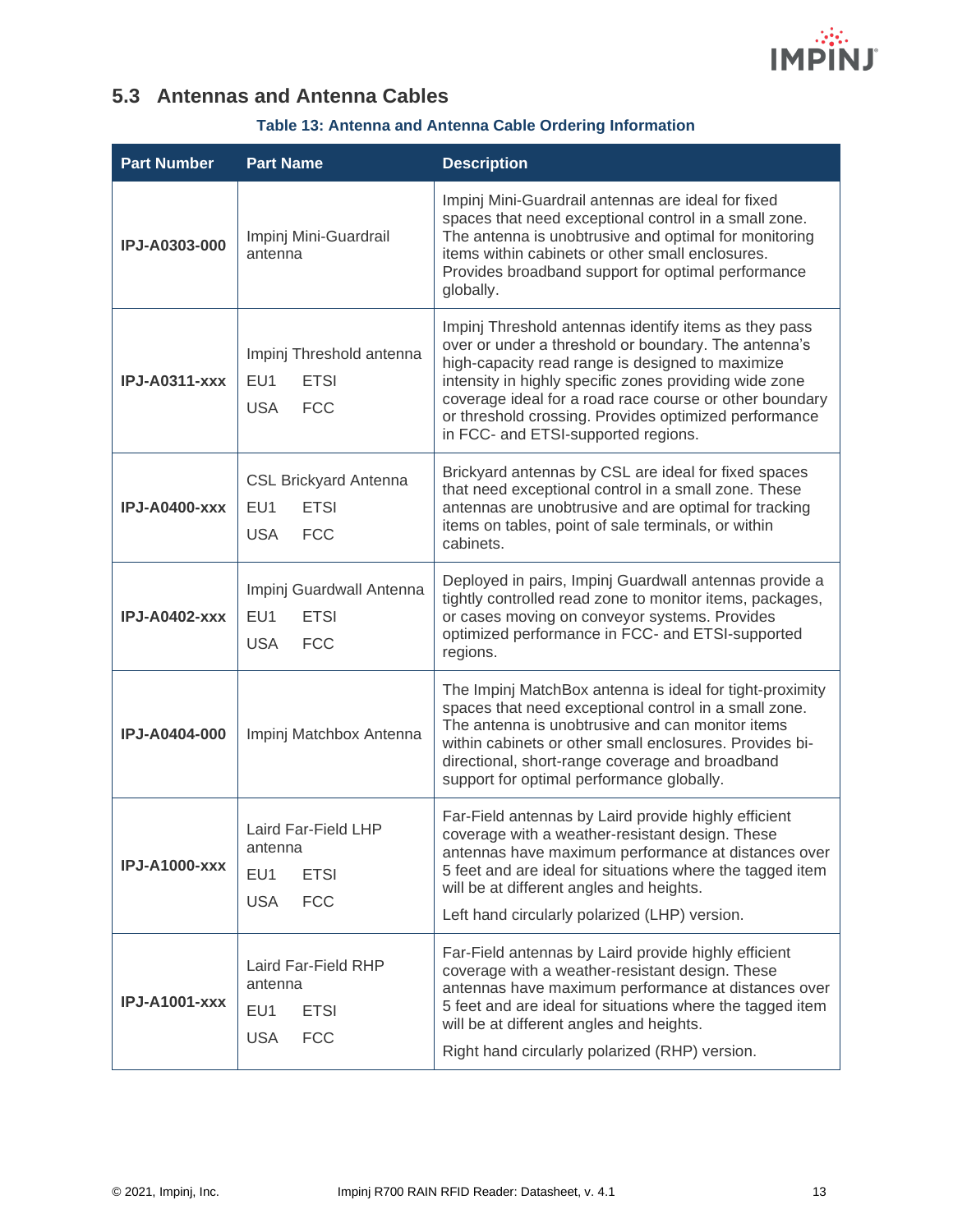| $IPJ-A1100-xxx$ | Times-7 Slim Outdoor<br>antenna<br>EU1<br><b>ETSI</b><br><b>FCC</b><br><b>USA</b>                | Slim Outdoor antennas by Times-7 provide maximum<br>zone coverage in a low-profile design for both indoor<br>and outdoor use. These rugged antennas have optimal<br>read performance in a broad range of environments<br>over long read ranges up to 29 feet.                                                                                                              |
|-----------------|--------------------------------------------------------------------------------------------------|----------------------------------------------------------------------------------------------------------------------------------------------------------------------------------------------------------------------------------------------------------------------------------------------------------------------------------------------------------------------------|
| $IPJ-A1200-xxx$ | Times-7 Compact<br>Outdoor antenna<br><b>ETSI</b><br>EU <sub>1</sub><br><b>FCC</b><br><b>USA</b> | Compact Outdoor antennas by Times-7 provide read<br>zone coverage in a compact design for both indoor and<br>outdoor use. These compact antennas have an<br>aesthetically pleasing design and provide optimal<br>performance in a broad range of environments over long<br>read ranges up to 19 feet. Provides optimized<br>performance in FCC- and ETSI-supported regions |
| IPJ-A300x-000   | Antenna Cable<br>2<br>2 meters<br>4 meters<br>4<br>8 meters<br>8                                 | RG58, SMA male to R-TNC male                                                                                                                                                                                                                                                                                                                                               |
| IPJ-A311x-000   | Antenna Cable<br>2.1 meters<br>2<br>4.6 meters<br>4                                              | Low Loss/High Flex, SMA male to R-TNC male                                                                                                                                                                                                                                                                                                                                 |
| IPJ-A312x-000   | Antenna Cable<br>2<br>2.1 meters<br>4<br>4.6 meters                                              | Low Loss/High Flex, SMA male to SMA male                                                                                                                                                                                                                                                                                                                                   |

 $\mathcal{L}(\mathcal{C})$ **IMPINJ**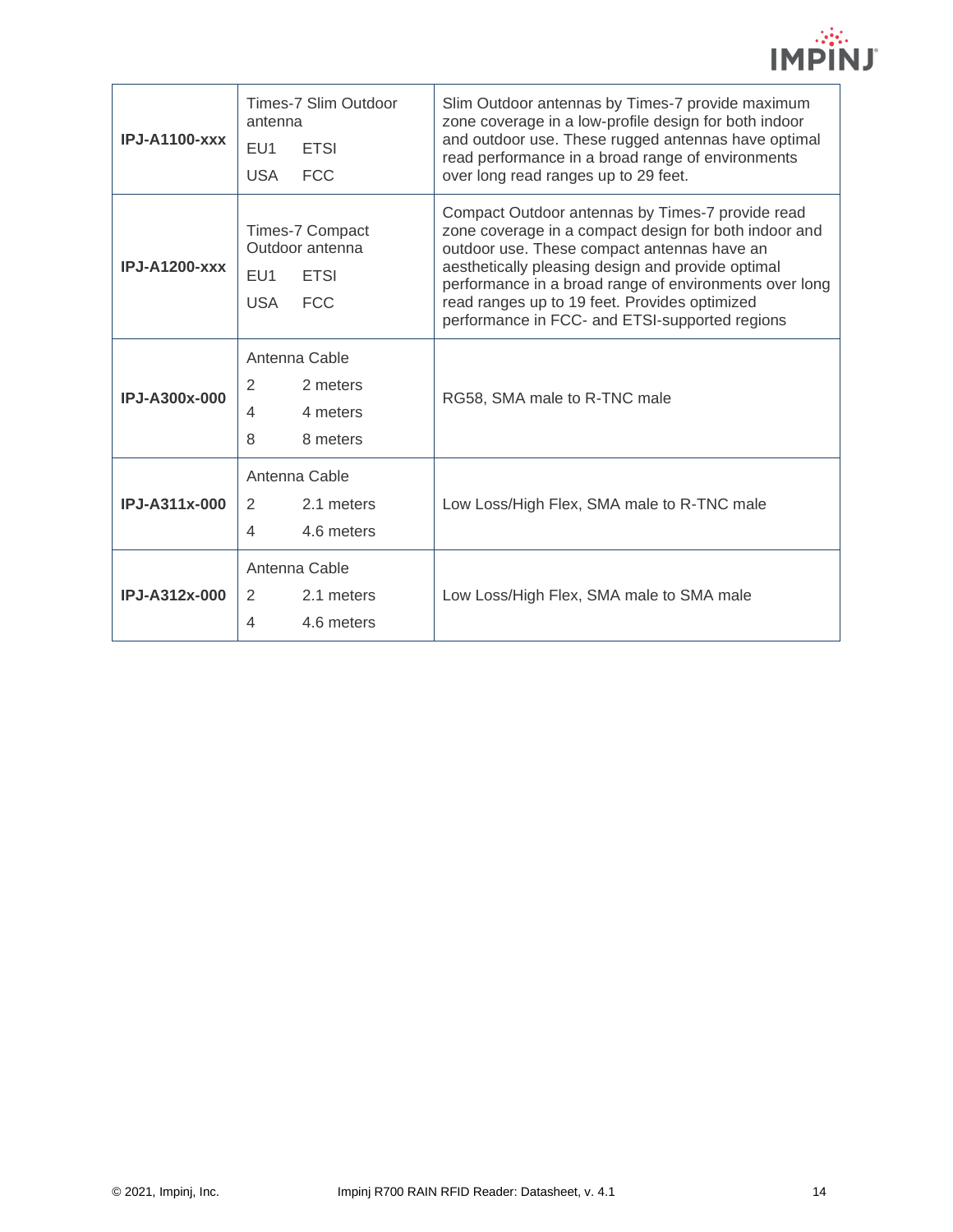

# <span id="page-15-0"></span>**6 IMPINJ FIXED READER COMPARISON**

**Table 14: Impinj Fixed Reader Comparison**

| <b>Feature</b>                                               | Impinj R700       | Impinj R420              | Impnj R220               | Impinj R120*             |
|--------------------------------------------------------------|-------------------|--------------------------|--------------------------|--------------------------|
| <b>Antenna Ports</b>                                         | $\overline{4}$    | $\overline{4}$           | $\overline{2}$           | $\mathbf{1}$             |
| <b>Read Zones</b><br>(max)                                   | 32                | 32                       | 16                       | 8                        |
| <b>Read Rate (max</b><br>per-second)                         | 1100              | 1100                     | 200                      | 200                      |
| <b>Transmit Power</b><br>(max, dBm)                          | 33.0              | 32.5                     | 32.5                     | 30                       |
| <b>Receive</b><br>Sensitivity (max,<br>dBm)                  | $-92$             | -84                      | $-84$                    | $-84$                    |
| <b>Processor Speed</b>                                       | 1 GHz (dual core) | 400 MHz (single<br>core) | 400 MHz (single<br>core) | 400 MHz (single<br>core) |
| <b>Random Access</b><br><b>Memory (MB)</b>                   | 1024              | 256                      | 256                      | 256                      |
| <b>Custom</b><br><b>Application</b><br><b>Partition (MB)</b> | 128               | 32                       | 32                       | 32                       |
| Impinj loT device<br>interface                               | yes               | no                       | no                       | no                       |
| <b>USB Peripheral</b><br><b>Slots</b>                        | 3                 | 1                        | 1                        | 1                        |
| <b>GPIO Connector</b>                                        | Integrated        | Accessory                | Accessory                | Accessory                |
| <b>Ethernet</b><br><b>Network Speed</b>                      | 10/100/1000       | 10/100                   | 10/100                   | 10/100                   |
| <b>Power Over</b><br><b>Ethernet Support</b>                 | PoE<br>PoE+       | PoE<br>PoE+ EU2 model    | PoE                      | PoE                      |

**\*The Impinj R120 is currently undergoing the End-of-Life process and is not recommended for new designs.**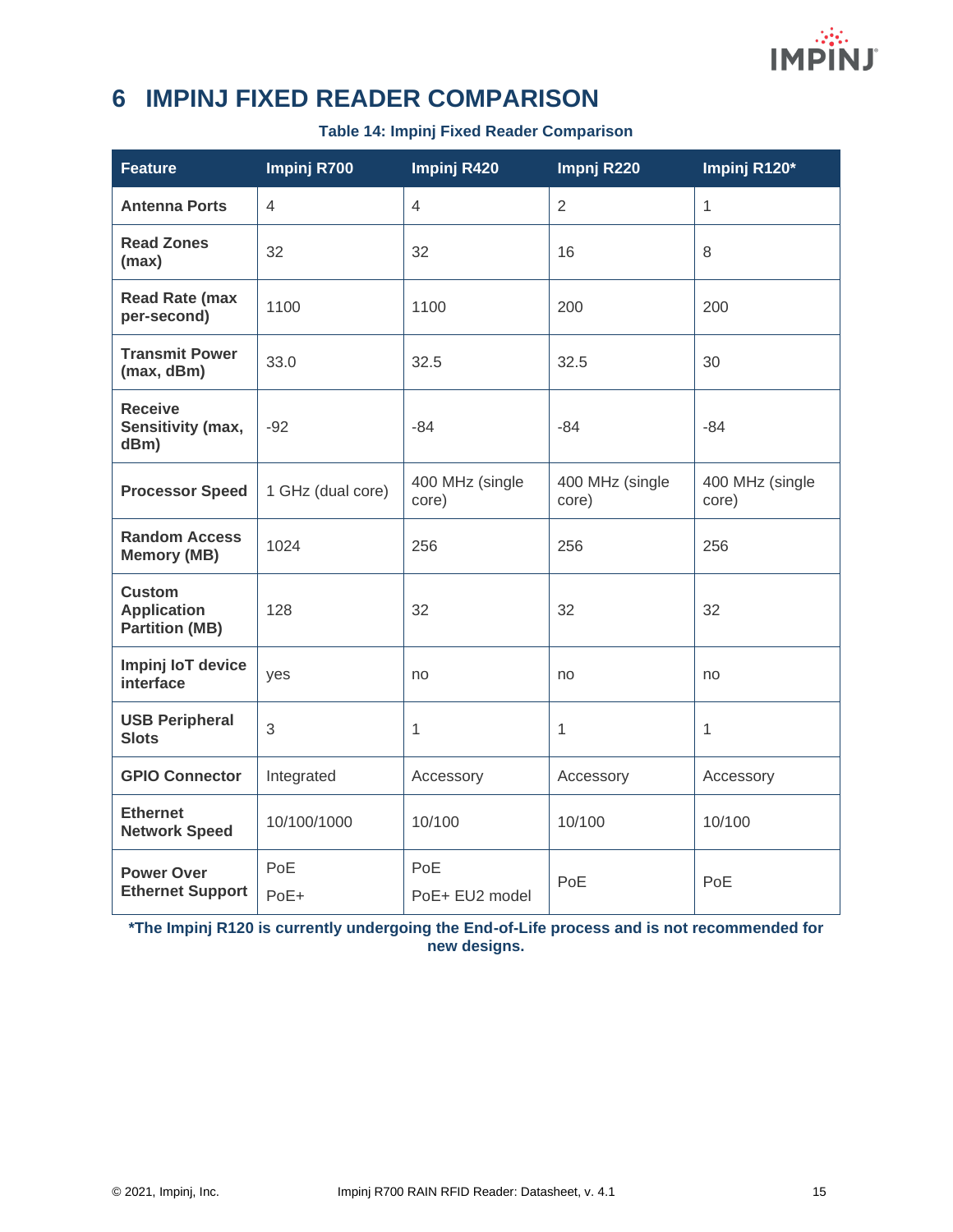

# <span id="page-16-0"></span>**7 ADDITIONAL USER DOCUMENTATION**

The following table lists documents that may be helpful in operating the Impinj R700. These documents can be found on the Impinj Support Portal at [Impinj R700 Reader Documents.](https://support.impinj.com/hc/en-us/articles/360011676720-Impinj-R700-Reader-Documents-Downloads)

#### **Table 15: Impinj R700 User Documentation**

| <b>Document</b>                                              | <b>Description</b>                                                                                                                             |
|--------------------------------------------------------------|------------------------------------------------------------------------------------------------------------------------------------------------|
| Impinj R700 Quick Start Guide                                | Simple guide to begin using the Impinj R700                                                                                                    |
| Impinj R700 Installation and<br><b>Operations Guide</b>      | Detailed instructions for installing, connecting, configuring,<br>operating, upgrading, and troubleshooting the Impinj R700                    |
| <b>RShell Reference Manual</b>                               | Guide to using the Reader Shell (RShell) command line<br>interface to configure, maintain, and query the status of Impinj<br>RAIN RFID readers |
| Impinj Octane LLRP Guide                                     | Describes the LLRP capabilities supported by Impinj RAIN<br>RFID readers, which includes Impinj custom LLRP extensions                         |
| Impinj R700 Embedded<br><b>Development Quick Start Guide</b> | Guide to begin developing custom on-reader applications                                                                                        |
| Impinj R700 Firmware Release<br><b>Notes</b>                 | Details up to date features and known issues                                                                                                   |

# <span id="page-16-1"></span>**8 CHANGE LOG**

#### <span id="page-16-2"></span>**8.1 June 2020**

- Updated to include Impinj R700 ETSI reader model information
- Updated to reflect features of Impinj R700 firmware version 7.1
- Minor formatting changes

#### <span id="page-16-3"></span>**8.2 October 2020**

- Updated to include Impinj R700 FGX reader model information
- Removed Impinj R700 FCC reader model information
- Updated to reflect features of Impinj R700 firmware version 7.3
- Minor formatting changes

#### <span id="page-16-4"></span>**8.3 February 2021**

- Updated to include Impinj R700 Japan reader model information
- Updated Accessory table to include Impinj R700 antenna hub and Impinj R700 water-resistant case
- Updated to reflect features of Impinj R700 firmware version 7.4
- Updated specification table to indicate Impinj Speedway R120 End-of-Life status
- Minor formatting changes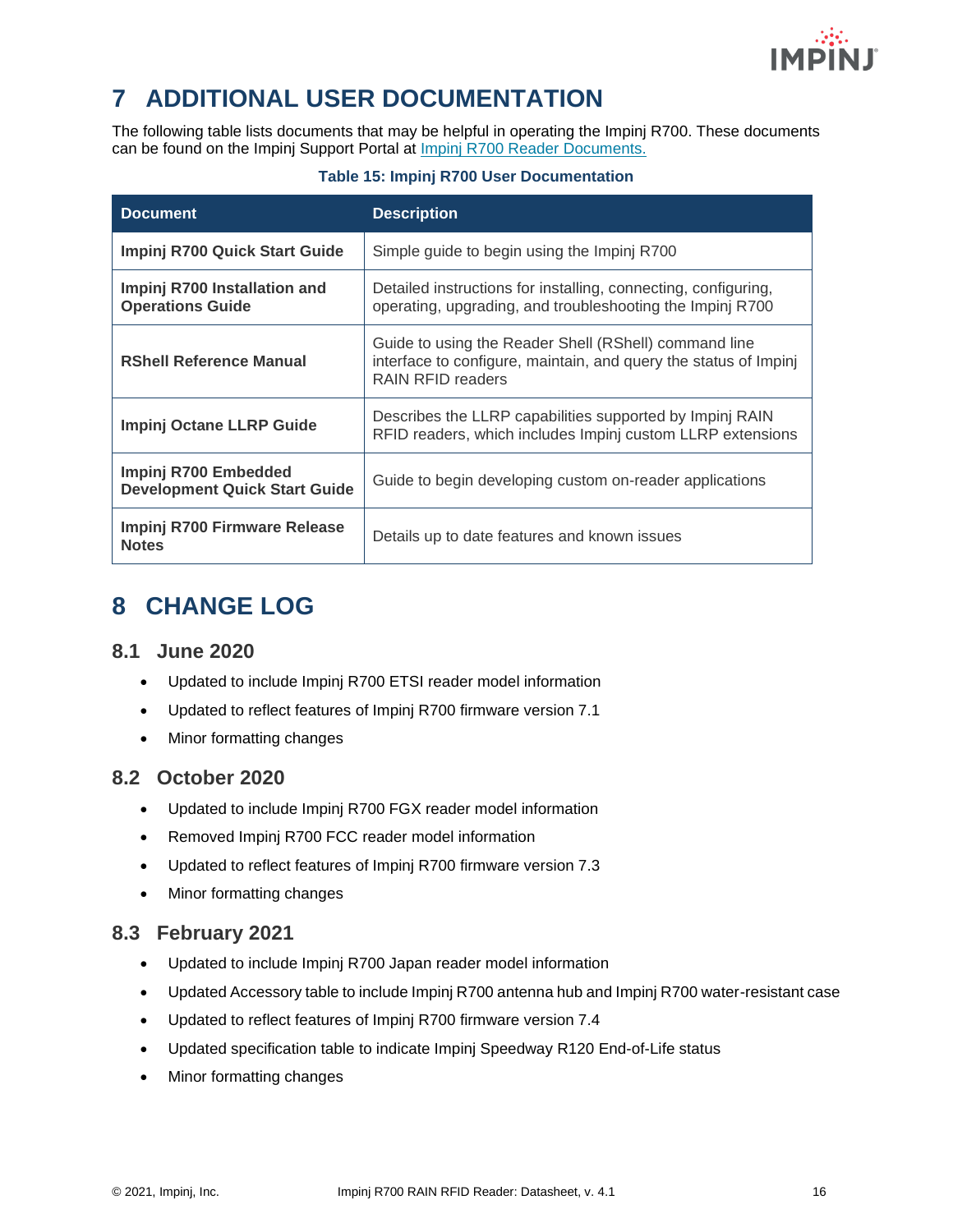

# <span id="page-17-0"></span>**8.4 July 2021**

- Updated document to use new style format
- Updated Impinj fixed reader comparison table to reflect addition of Impinj R220 support for Impinj Speedway Antenna Hub
- Updated Regulatory Certification